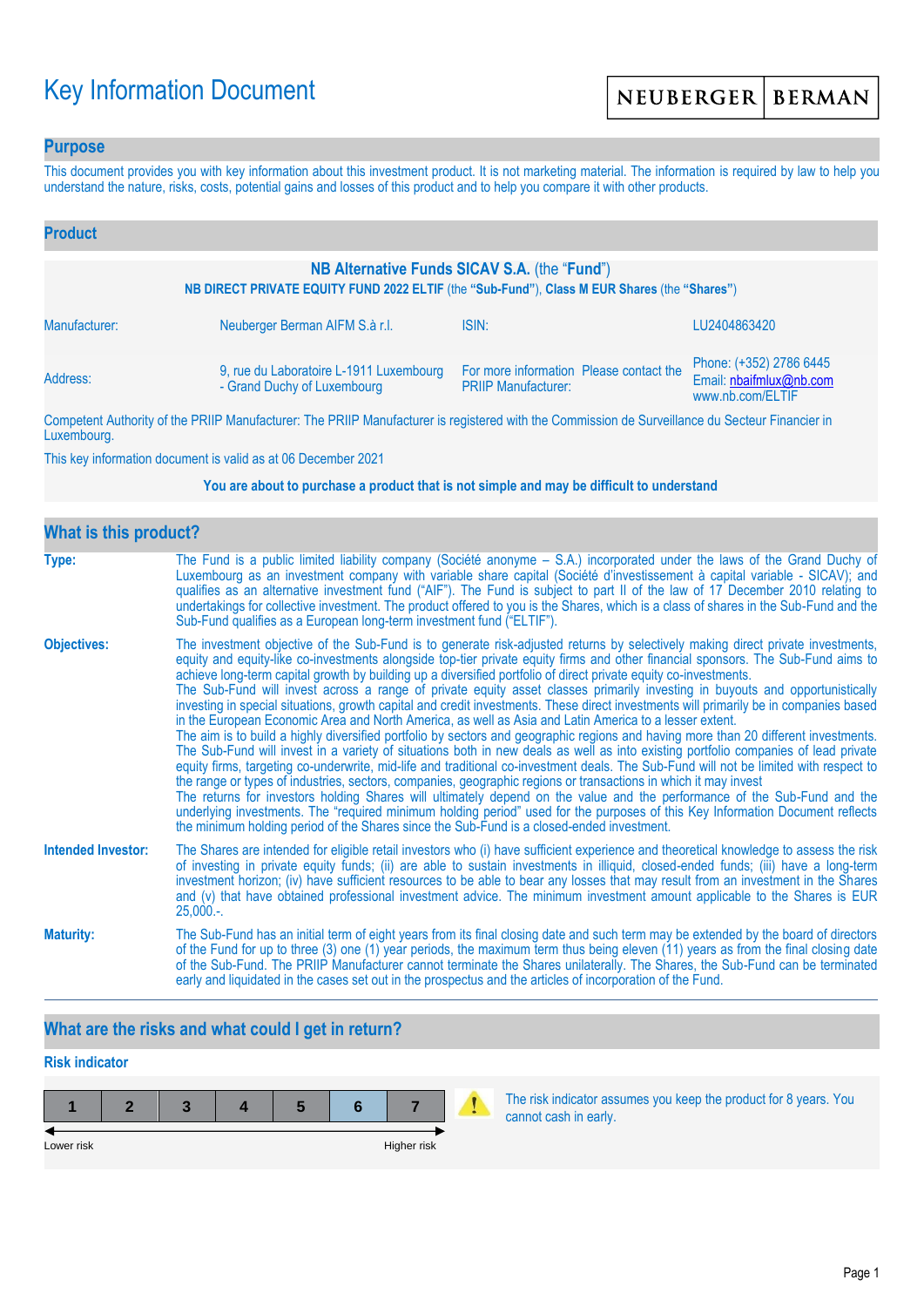The summary risk indicator ("SRI") is a guide to the level of risk of this product compared to other products. It shows how likely it is that the product will lose money because of movements in the markets or because we are not able to pay you. We have classified this product as class 6 out of 7, which is a high risk class. This rates the potential losses from future performance at a high-level, and poor market conditions impact the capacity of the Sub-Fund to pay you. **Be aware of currency risk. In some circumstances, you may receive payments in a different currency, so the final return you will get may depend on the exchange rate between** 

#### **the two currencies. This risk is not considered in the indicator shown above.**

If the currency of the Shares is different from the currency of the Sub-Fund, exchange rate fluctuations will affect the return on investment. Also, the Sub-Fund will make investments in different currencies. This product does not include any protection from future market performance so you could lose some or all of your investment. If the Sub-Fund is not able to pay you what is owed, you could lose your entire investment.

#### **Performance Scenarios**

**Market developments in the future cannot be accurately predicted. The scenarios shown are only an indication of some of the possible outcomes based on recent returns. Actual returns could be lower.**

| Investment 10 000 EUR        |                                              |               |
|------------------------------|----------------------------------------------|---------------|
| <b>Scenarios</b>             | 8 years<br>(minimum required holding period) |               |
| <b>Stress Scenario</b>       | What you might get back after costs          | 7 653.75 EUR  |
|                              | Average return each year                     | $-3.29%$      |
| <b>Unfavourable Scenario</b> | What you might get back after costs          | 14 495.13 EUR |
|                              | Average return each year                     | 4.75%         |
| <b>Moderate Scenario</b>     | What you might get back after costs          | 16 962.84 EUR |
|                              | Average return each year                     | 6.83%         |
| <b>Favourable Scenario</b>   | What you might get back after costs          | 19 640.82 EUR |
|                              | Average return each year                     | 8.80%         |

This table shows the money you could get back over the next 8 years (recommended holding period), under different scenarios, assuming that you invest 10 000 EUR. The scenarios shown illustrate how your investment could perform. You can compare them with the scenarios of other products. The scenarios presented are an estimate of future performance based on evidence from the past on how the value on this investment varies, and are not an exact indicator. What you get will vary depending on how the market performs and how long you keep the product. The stress scenario shows what you might get back in extreme market circumstances, and it does not take into account the situation where we are not able to pay you. The figures shown include all the costs of the product itself, but may not include all the costs you pay to your advisor or distributor. The figures do not take into account your personal tax situation, which may also affect how much you get back.

#### **What happens if Neuberger Berman AIFM S.à r.l. is unable to pay out?**

Losses are not covered by an investor's compensation or guaranteed scheme. The investor may not face a financial loss due to the default of the PRIIP Manufacturer.

Brown Brothers Harriman (Luxembourg) S.C.A (the "Depositary") will perform safekeeping duties for the Fund's assets. In the event of the insolvency of the PRIIP Manufacturer, the Fund's assets in the safekeeping of the Depositary will not be affected. However, in the event of the Depositary's insolvency, or someone acting on its behalf, the Fund may suffer a financial loss. However, this risk is mitigated to a certain extent by the fact the Depositary is required by law and regulation to segregate its own assets from the assets of the Fund. The Depositary will also be liable to the Fund and the investors for any loss arising from, among other things, its negligence, fraud or intentional failure properly to fulfil its obligations (subject to certain limitations).

#### **What are the costs?**

The Reduction In Yield ("RIY") shows what impact the total costs you pay will have on the return you might receive and may reduce the growth of your investment ("Impact on Return"). The total costs take into account one-off, ongoing and incidental costs. The amounts shown below are the cumulative costs of the product itself, at the recommended holding periods. The figures assume that you invest 10 000 EUR. The figures are estimates and may change in the future.

#### **Costs over Time**

The person selling you or advising you about this product may charge you other costs. If so, this person will provide you with information about these costs, and should show you the impact that all costs will have on your investment over time.

| Investment 10 000 EUR           | If you cash in after 8 years |
|---------------------------------|------------------------------|
| <b>Total costs</b>              | 2 960.00 EUR                 |
| Impact on return (RIY) per year | 3.70%                        |